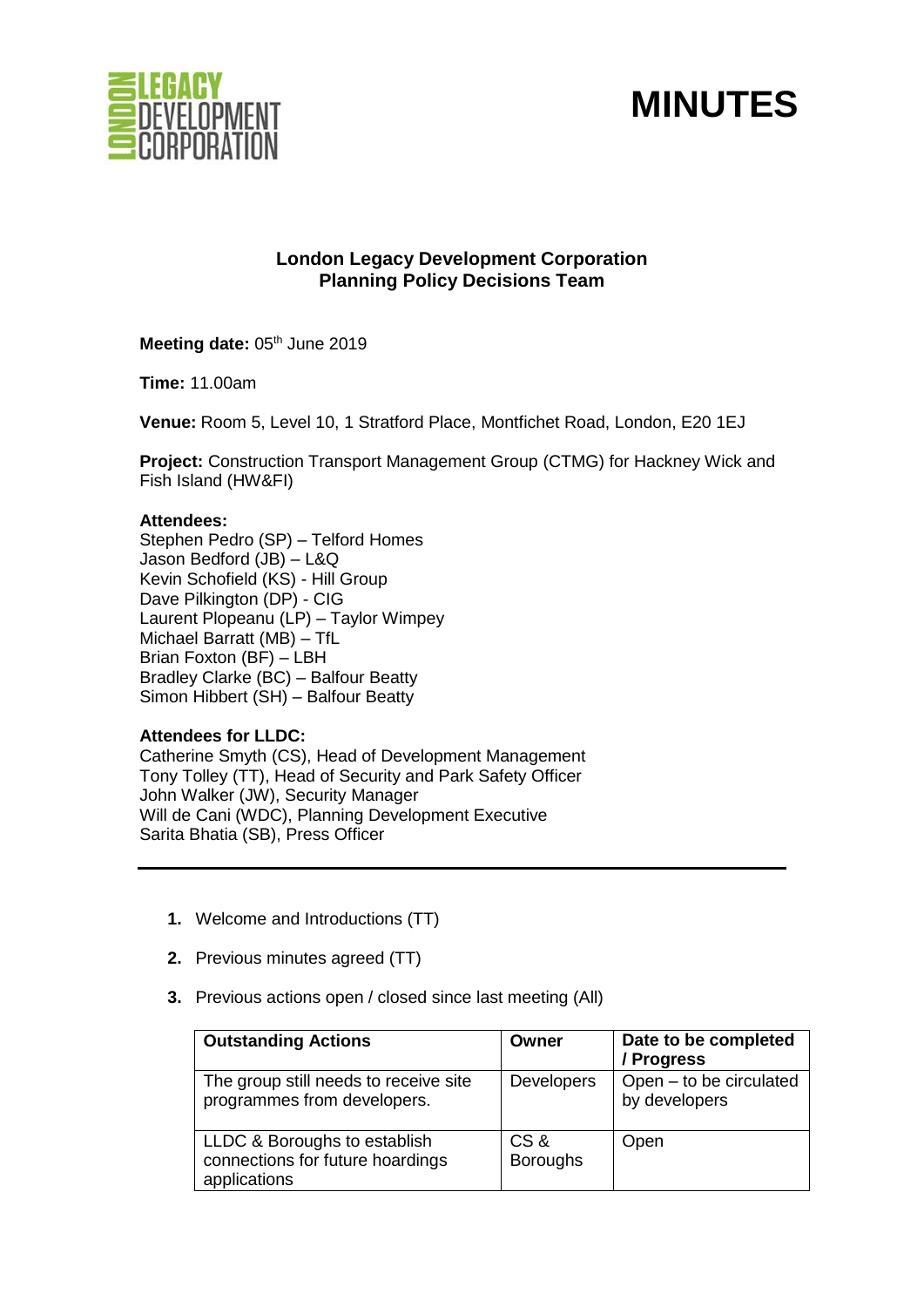| LLDC to circulate MB's report of<br>walk-around         | <b>WDC</b> | Closed – sent with<br>reminders for this<br>meeting |
|---------------------------------------------------------|------------|-----------------------------------------------------|
| LLDC to explore developer adjacent<br>to Telford's site | <b>WDC</b> | Open – WDC<br>contacting site<br>contractor         |

- **4.** Review of 'walk-around' with Michael Barratt TfL (TT)
	- MB outlined findings of 'walk around' on 1<sup>st</sup> May 2019.
	- MB updated group on report that will be circulated following the meeting.
	- MB to organise another walk around with Met Police, Designing out Crime Officer to build on initial walk around.
	- MB to put LLDC & developers in contact with youth graffiti group could potentially be commissioned for artwork along hoardings.
	- DP also offered contacts for local artists in HW&FI that would be interested in artwork along new hoardings in the area.
	- DP (CIG) interested in how LLDC and the Boroughs can enforce against sites that are not meeting best practice and guidance.
	- Group agreed that the areas impacted immediately outside of hoardings needs to be co-ordinated and considered at pre-application / early stages of development, and within a draft CMP to understand implications during construction stages.
	- Group agreed that a co-ordinated approach will need to be considered by all sites due to design of development in HW&FI - fine grain development, close to highways, hoardings will naturally require some areas along the footpath and/or carriageway and therefore footpaths / cycle paths / ramps / signage etc. needs to be re-provided along highway.
- **5.** Discussion on development sites (All)

# *Telford Homes – Wallis Road*

- *SP confirmed that they re-commenced on site on the 8th May.*
- *SP confirmed that they are currently working at 20 lorry loads a day onsite (outside of school pick-up and drop-off)*
- *SP confirmed that Block A excavation works are now complete and*  foundation works to start in the next few weeks after the meeting
- *SP confirmed that concrete works are due to commence on the 16th and 17th June and this will comprise 3 concrete vehicles a day.*
- *SP confirmed that the school crossing patrol officer is now in place.*
- *SP confirmed that pedestrian concrete ramp along Wallis Road has been replaced.*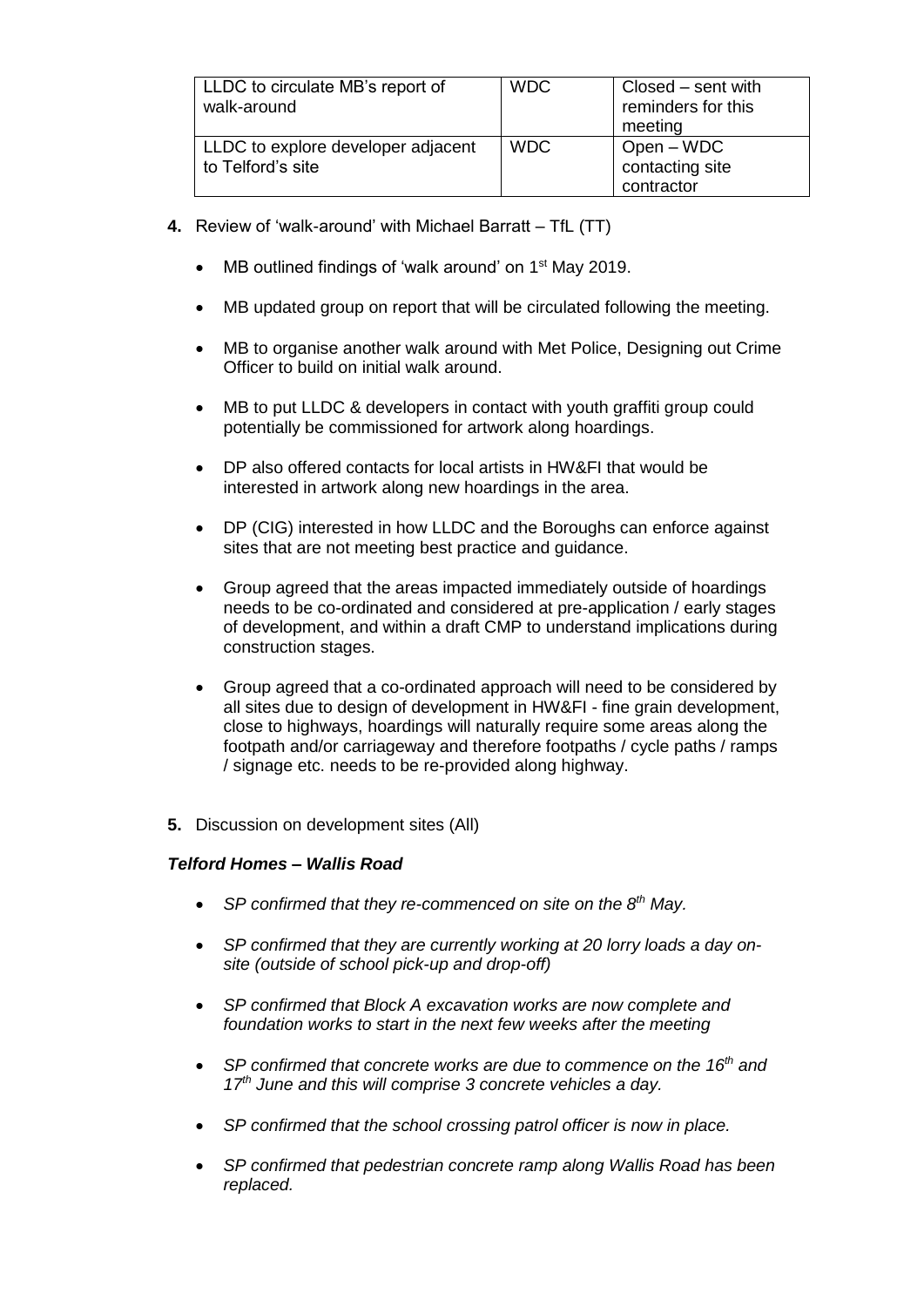# *Canbury Construction – Wallis Road & Berkshire Road*

- *No attendance at this meeting but issued an email update prior to the meeting that confirmed latest works*
- *DG's email confirmed that they currently carrying out further ground investigation works by percussion drilling boreholes on the site.*
- *DG confirmed that any arisings are being bagged and sealed as per our method statement.*
- *DG confirmed that these works should be complete by Tuesday 11th June 2019. Following this, they will then be waiting for the interpretive report to be submitted and approved to enable any groundworks to continue.*
- *DG confirmed that until this time, there will be minimal vehicle movements and a scaled down workforce carrying out any works that can continue within the existing buildings.*
- *DG confirmed that the hoarding on Berkshire Road is looking to be extended under the current licence and will be submitted to LBH.*

# *L&Q – Bream Street*

- *JB confirmed that they are currently working on all 6 block and their busiest construction period since commencing on site*
- *JB confirmed that they have 3 gates in operation, approximately 300 people on site, 3 marshals, 1 lollipop person, 3 traffic marshals and 3 gate men in operation*
- *JB confirmed that online delivery system is working well through Stour Road.*
- *JB confirmed that there are no more road closures scheduled for utilities.*
- *JB confirmed that they had cornered off all hoardings as per TfL comments during walk around on 1st May. Photos confirming this had also been sent to LLDC.*
- *JB confirmed that in response to the walk around with MB (TfL), they have now made the bays outside the site entrance available for construction vehicles only.*
- *JB also confirmed pedestrian footpath was trialled along Bream Street but did not work for various reasons*
- *MB recognised the efforts by L&Q and positive progress made on-site. MB confirmed this is was highly supported and an exemplar effort by the developer.*

# *Hill Group – Wyke Road*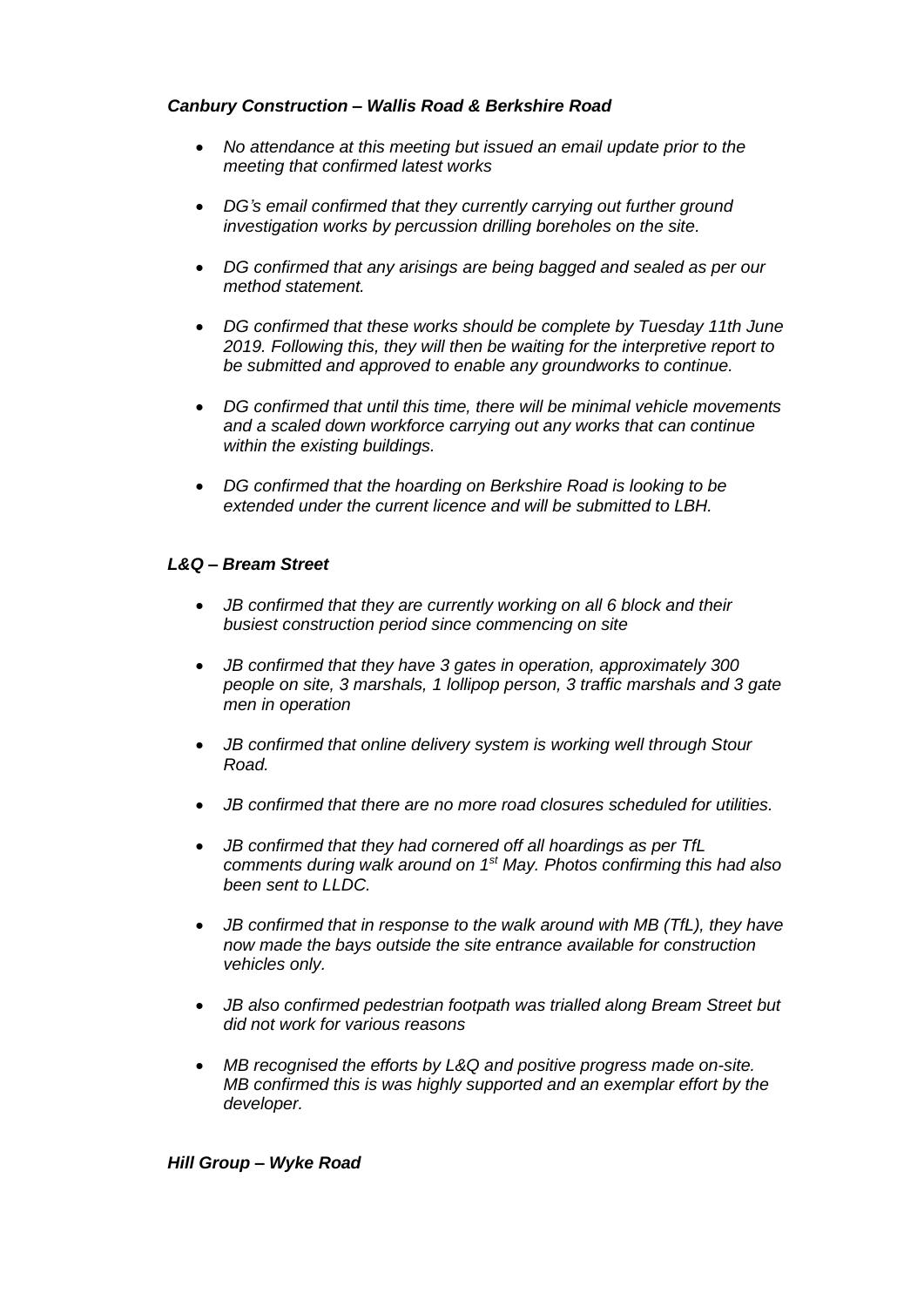- *KS confirmed they currently have approximately 280 people on site and all blocks are using a single gate for access to the site.*
- *KS confirmed that the existing hoarding along the road frontages will be removed in 6 months' time and then the only frontage on footpath will be the single access gate*
- *KS confirmed that some piling works are currently ongoing.*

### *Balfour Beatty - Bridges*

- *BC confirmed that the H16 bridge opened a month ago and the last bits of landscaping and snagging work are ongoing, these works are due to be completed in approximately 1 month from the date of the meeting.*
- *BC confirmed that the H14 bridge closed a few weeks ago and demolition is currently underway. The bridge lift-out will be 6th or 7th July which could require road closure.*
- *BC confirmed the bollards along Roach are expected to be removed and hoardings to be put up along this section of road, but access to commercial properties will remain along Stour Road*
- *BC and TT confirmed that the H16 ramp works are still ongoing to improve design, and therefore this section of the ramp on the new ridge will remain closed.*
- *SB confirmed LLDC and BB communications team to liaise regarding bridge lift out and any disruption as a result.*

#### *Taylor Wimpey – 90 Monier Road*

- *LP updated the group, confirming that 90 Monier Road planning permission granted at May Planning Committee.*
- *LP confirmed that demolition works are intended to commence during the first week of July after GLA have issued their Stage 2 referral.*
- *CS outlined that GLA Stage 2 referral would likely be later than Taylor Wimpey had programmed and therefore construction could commence later than expected.*
- *LP confirmed that the site access during demolition phase would likely be from the Monier Road access point.*
- *LP agreed to circulate the draft Risk Assessment and Method Statement (RAMS) document that will be submitted to LLDC for sign-off. The document includes details of site access and proposed works so the group are aware.*

#### *Utilities*

• *TT confirmed that UKPN still have works to do and is awaiting a plan of upcoming works that will be circulated to the group once available.*